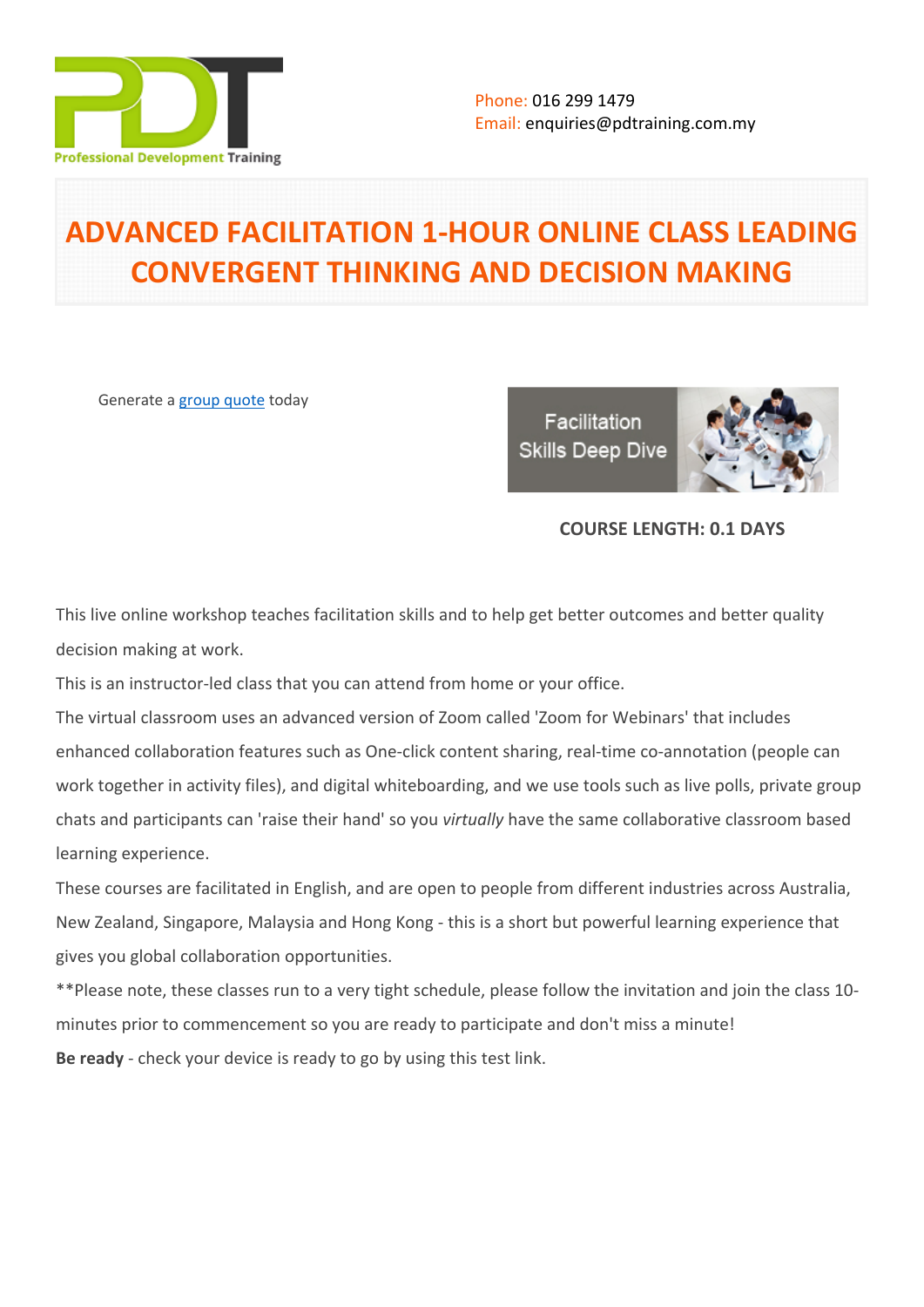# **ADVANCED FACILITATION 1-HOUR ONLINE CLASS LEADING CONVERGENT THINKING AND DECISION MAKING COURSE OUTLINE**

## **FOREWORD**

This Advanced Facilitation Skills course is designed to provide you with the most targeted, effective and convenient learning experience by letting you join a short, sharp and collaborative session facilitated online with a master trainer and other participants from Oceania. In this session you will learn:

- Facilitating for convergent thinking
- Helping groups arrive at timely-high quality decisions
- Share and learn from peers around the region

This course is in English and facilitated by an Australian expert trainer with over 10 years experience.

Please note, there are three courses in this Facilitation Live Online Series, it is not a requirement to join the classes in sequential order, or to take all the classes in the series, participants are encouraged to take advantage of this format and learn exactly the skills they seek.

## **OUTCOMES**

At the conclusion of this course participants will:

- Be able to facilitate convergent thinking
- Facilitate high quality decision making
- Have learned from peers around the region

This is a practical training class with take-aways people can apply immediately.

## **MODULES**

## **Lesson 1: Convergent Thinking**

- Affinity Diagram
- Pre-Defined Criteria
- Straw Votes
- Gap Analysis
- Paradigm Shifting
- Paradigm Shifting Techniques
- Critical Reasoning
- Reflection

## **Lesson 2: Arriving at a Decision**

- Decision Rules
- Decision Rules and High Stakes Decisions
- Scales of Agreement
- Reflection

**Lesson 3: International Collaboration** Up to 20-minutes Facilitator-led collaboration